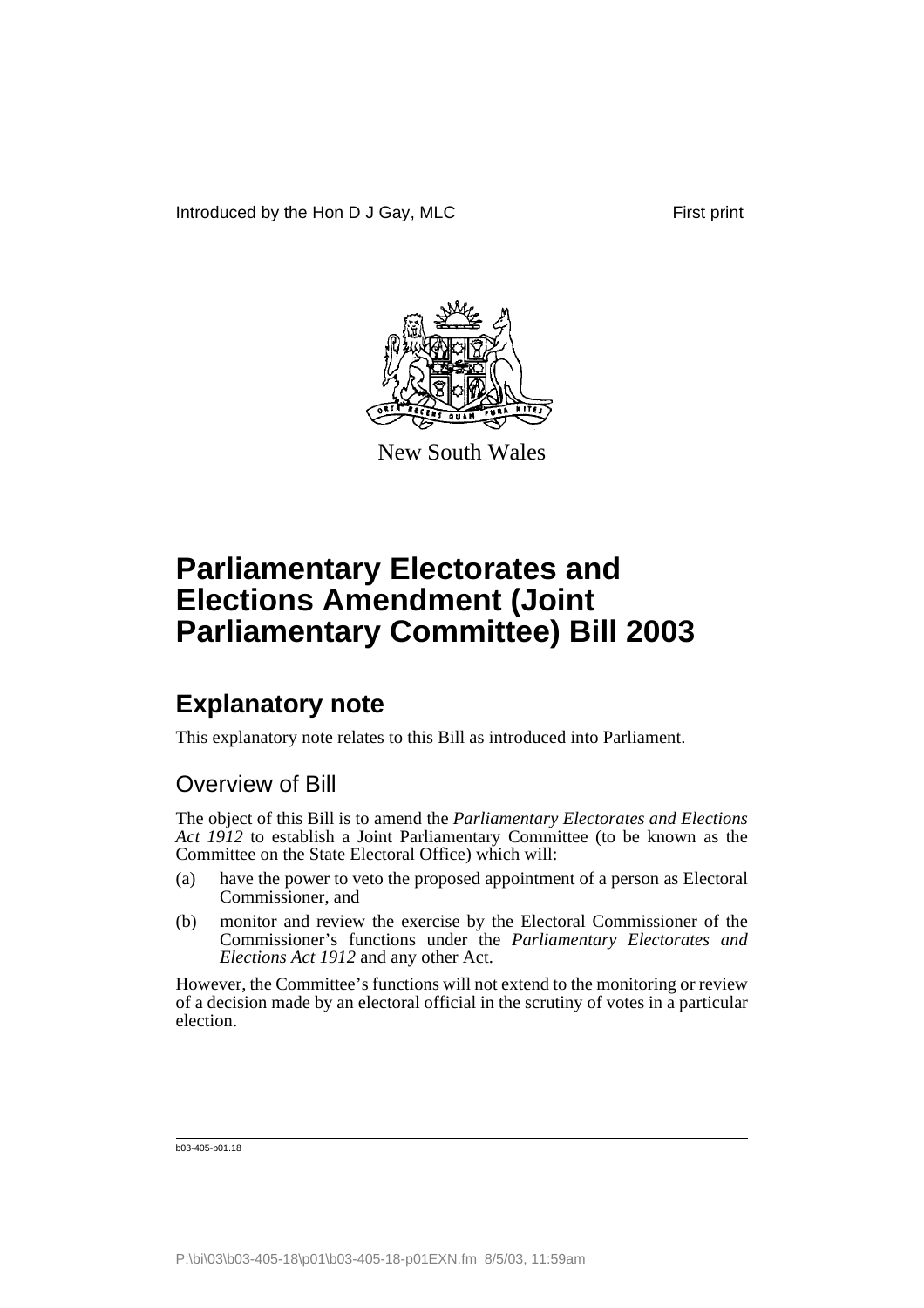Explanatory note

The powers, functions and procedures of the proposed Joint Committee are similar to those of existing Joint Committees under the *Ombudsman Act 1974*, the *Independent Commission Against Corruption Act 1988* and the *Health Care Complaints Act 1993*.

## Outline of provisions

**Clause 1** sets out the name (also called the short title) of the proposed Act.

**Clause 2** provides for the proposed Act to commence on its assent.

**Clause 3** is a formal provision that gives effect to the amendments to the *Parliamentary Electorates and Elections Act 1912* set out in Schedule 1.

### **Schedule 1 Amendments**

**Schedule 1 [3]** inserts a new Part 9, consisting of proposed sections 189–200, into the *Parliamentary Electorates and Elections Act 1912*.

Proposed section 189 provides for the establishment of the Committee on the State Electoral Office as a Joint Committee of Parliament.

Proposed section 190 sets out the functions of the Joint Committee. These include the following:

- (a) monitoring and reviewing the exercise by the Electoral Commissioner of his or her functions,
- (b) reporting to Parliament on such matters relating to the Electoral Commissioner as the Joint Committee considers should be brought to Parliament's attention,
- (c) examining annual and other reports of the Electoral Commissioner and reporting to Parliament on those reports,
- (d) reporting to Parliament any changes that the Joint Committee considers desirable to the functions, structures and procedures of the State Electoral Office,
- (e) inquiring into any question in connection with its own functions that is referred to it by Parliament, and reporting accordingly.

The functions may be exercised in respect of matters that occurred before the establishment of the proposed Joint Committee. However, the functions of the Joint Committee will not extend to the monitoring or review of a decision made by an electoral official in the scrutiny of votes in a particular election.

Proposed section 191 enables the Joint Committee to veto the proposed appointment of a person as Electoral Commissioner.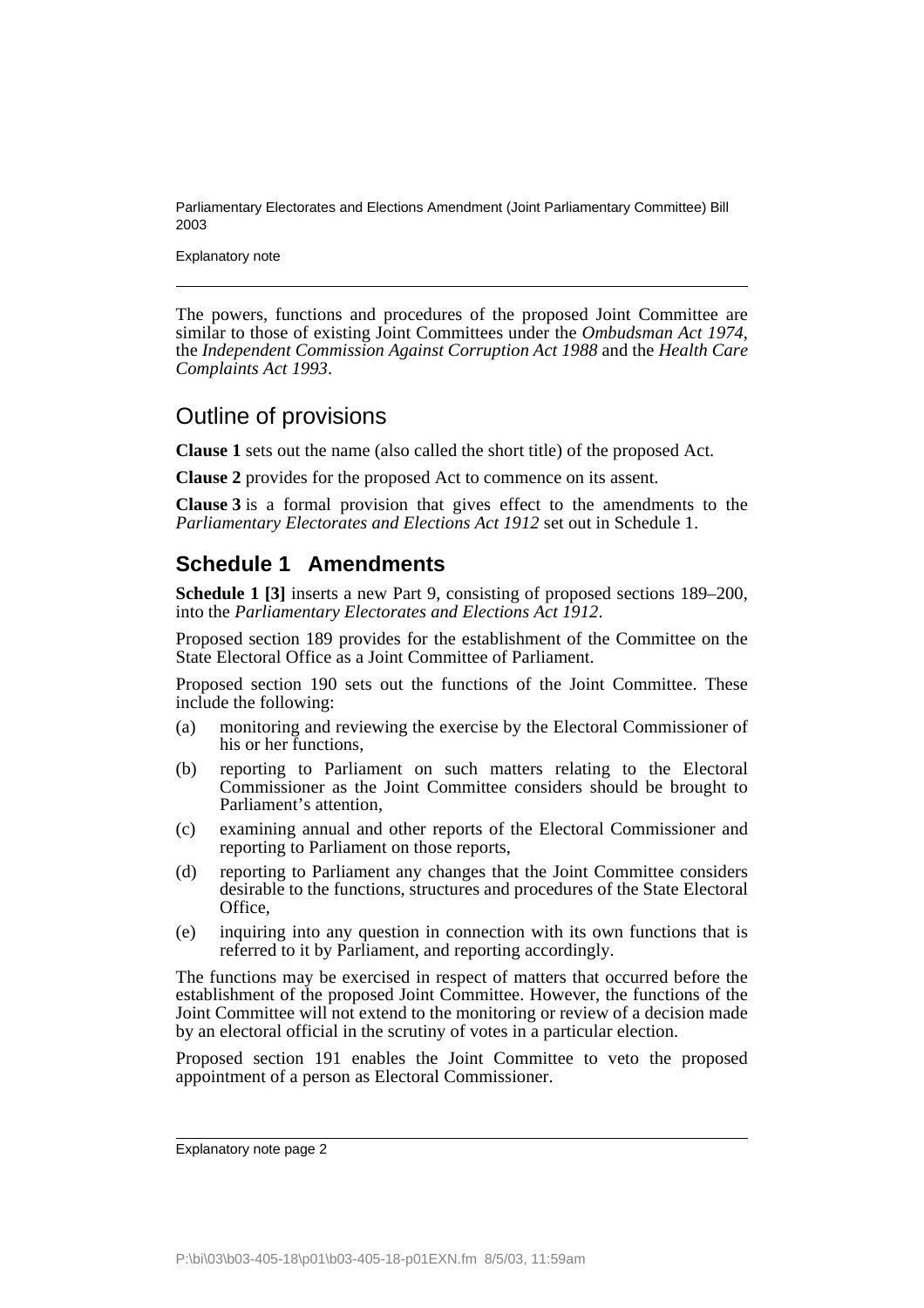Explanatory note

Proposed section 192 provides that the Joint Committee is to consist of 9 members (4 being members of the Legislative Council (appointed by the Council) and 5 being members of the Legislative Assembly (appointed by the Assembly)).

Proposed section 193 specifies the circumstances in which a member of the Joint Committee ceases to hold office, and provides for the filling of any vacancies.

Proposed section 194 provides for a Chairperson and Vice-Chairperson of the Joint Committee.

Proposed section 195 sets out the procedure of the Joint Committee.

Proposed section 196 provides a mechanism by which the Joint Committee can report to Parliament when Parliament is not sitting.

Proposed section 197 enables the Joint Committee to send for persons, papers and records and requires the Joint Committee to take evidence in public (unless reasons of confidentiality dictate otherwise).

Proposed section 198 deals with confidentiality and sets out the circumstances in which evidence must be taken in private, documents produced to the Joint Committee must be treated as confidential and the members of the Joint Committee are prohibited from disclosing evidence or the contents of documents. (Matters relating to the proposed appointment of a person as Electoral Commissioner are confidential.)

Proposed section 199 specifies the way in which the Joint Committee is to be regarded for certain purposes (such as the purposes of the *Parliamentary Evidence Act 1901*).

Proposed section 200 makes it clear that acts and proceedings of the Joint Committee are valid despite any technical deficiency in the Joint Committee as constituted at the time of the act or proceeding.

**Schedule 1 [2]** inserts a new section 21AA, which prohibits a person from being appointed as Electoral Commissioner while the Joint Committee is considering the proposed appointment or if the Joint Committee has exercised its right to veto the proposed appointment.

**Schedule 1 [1]** inserts a definition of *Joint Committee* into section 3 of the *Parliamentary Electorates and Elections Act 1912*.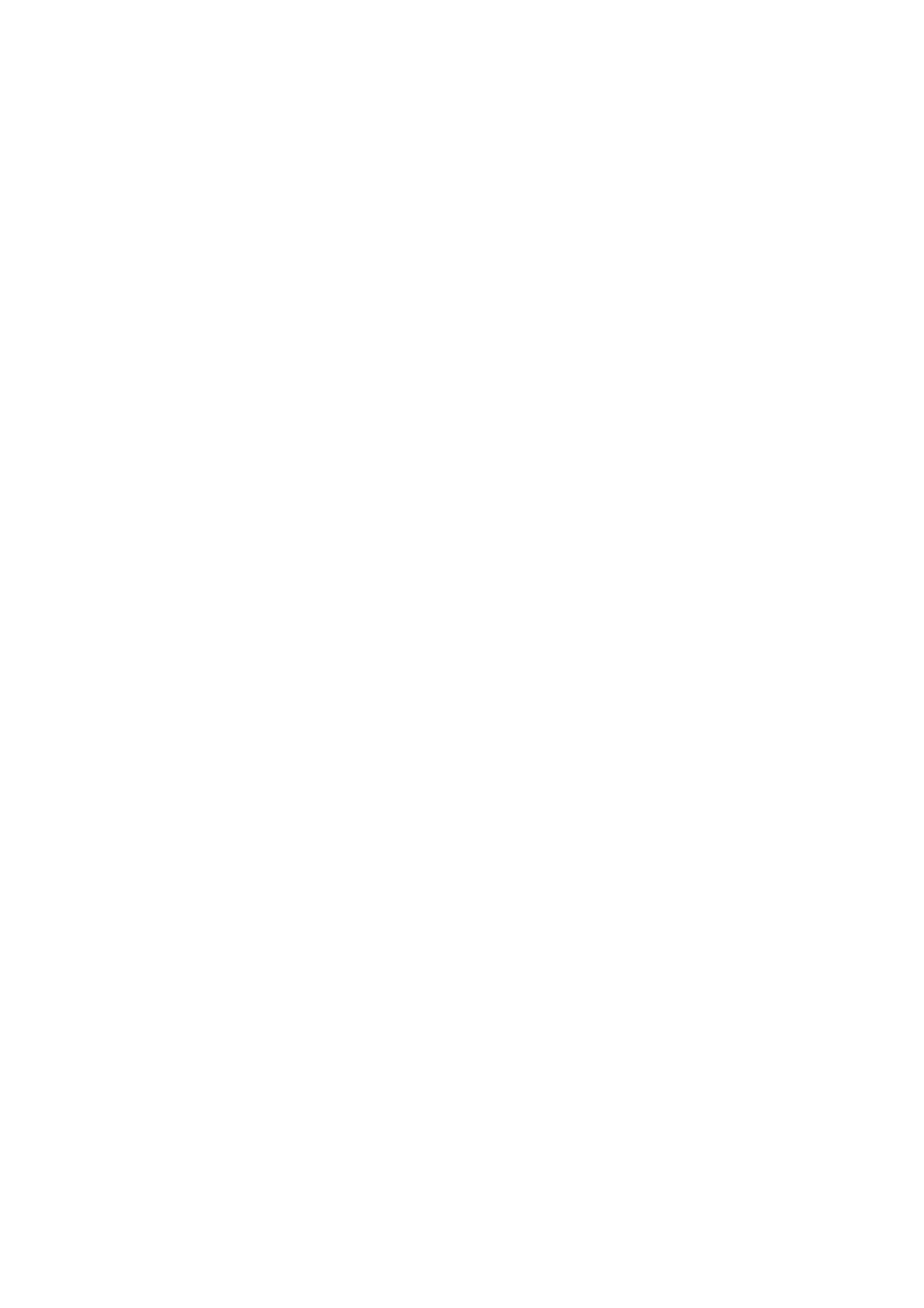Introduced by the Hon D J Gay, MLC First print



New South Wales

# **Parliamentary Electorates and Elections Amendment (Joint Parliamentary Committee) Bill 2003**

## **Contents**

|   |                                                                        | Page |
|---|------------------------------------------------------------------------|------|
|   | Name of Act                                                            |      |
|   | Commencement                                                           |      |
| 3 | Amendment of Parliamentary Electorates and Elections<br>Act 1912 No 41 |      |
|   | Schedule 1 Amendments                                                  |      |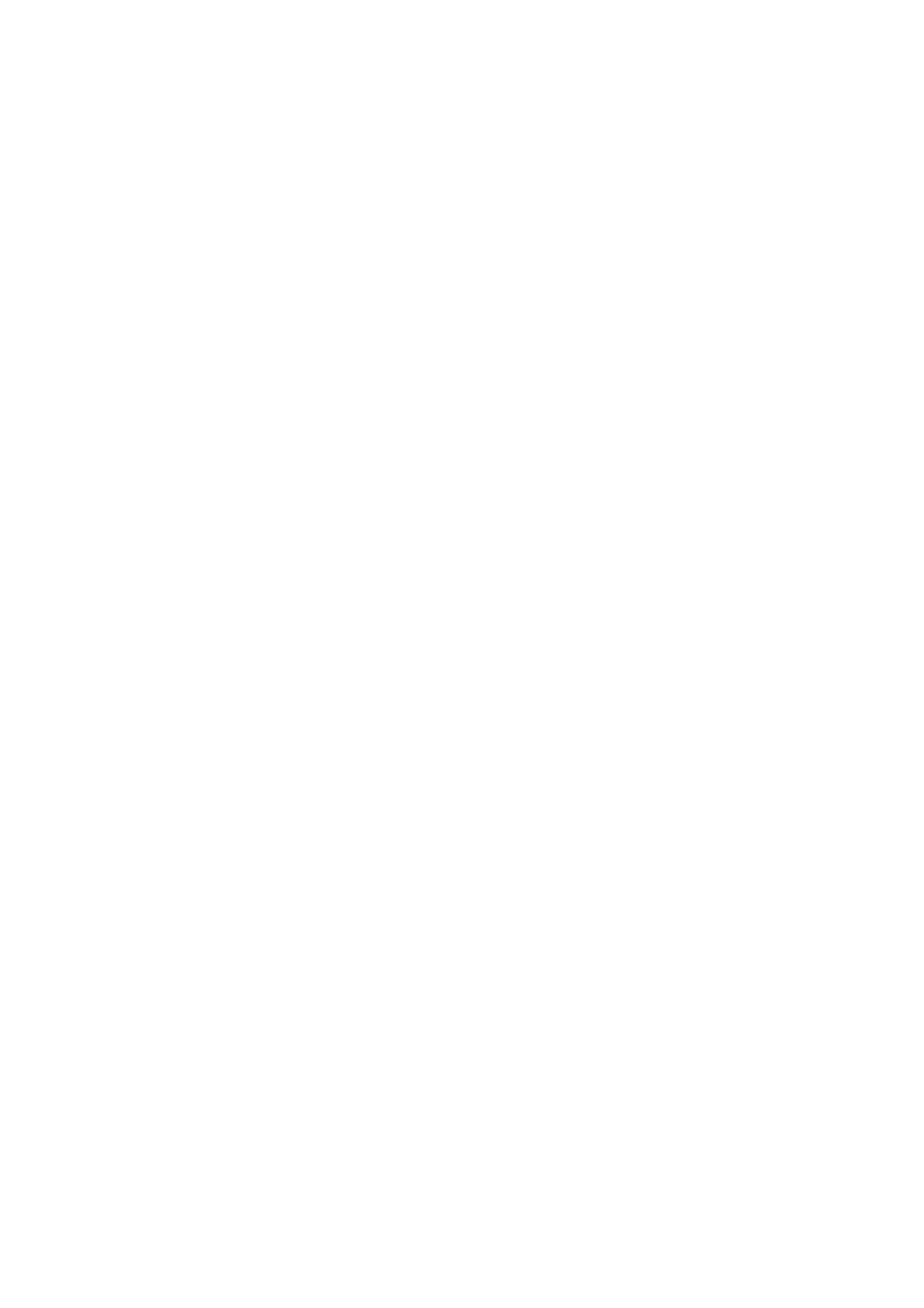

New South Wales

No , 2003

### **A Bill for**

An Act to amend the *Parliamentary Electorates and Elections Act 1912* so as to provide for the constitution and functions of a Joint Parliamentary Committee to monitor the work and activities of the Electoral Commissioner for New South Wales; and for other purposes.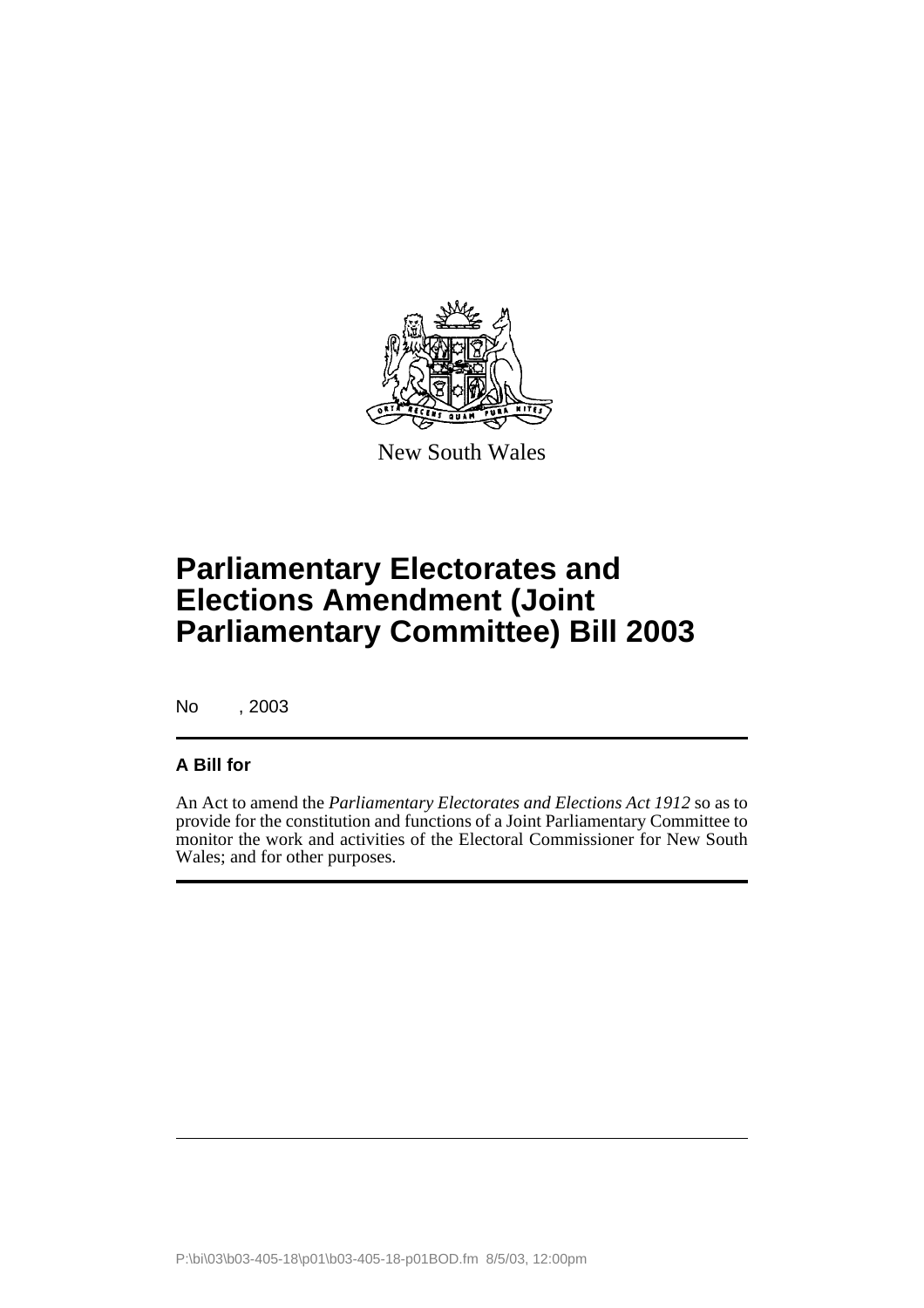<span id="page-7-2"></span><span id="page-7-1"></span><span id="page-7-0"></span>

|   | The Legislature of New South Wales enacts:                                                                            |                     |
|---|-----------------------------------------------------------------------------------------------------------------------|---------------------|
|   | Name of Act                                                                                                           | 2                   |
|   | This Act is the <i>Parliamentary Electorates and Elections</i><br>Amendment (Joint Parliamentary Committee) Act 2003. | 3<br>$\overline{4}$ |
| 2 | <b>Commencement</b>                                                                                                   | 5                   |
|   | This Act commences on the date of assent.                                                                             | 6                   |
| 3 | <b>Amendment of Parliamentary Electorates and Elections Act 1912</b><br>No 41                                         | 7<br>8              |
|   | The <i>Parliamentary Electorates and Elections Act 1912</i> is amended<br>as set out in Schedule 1.                   | 9<br>10             |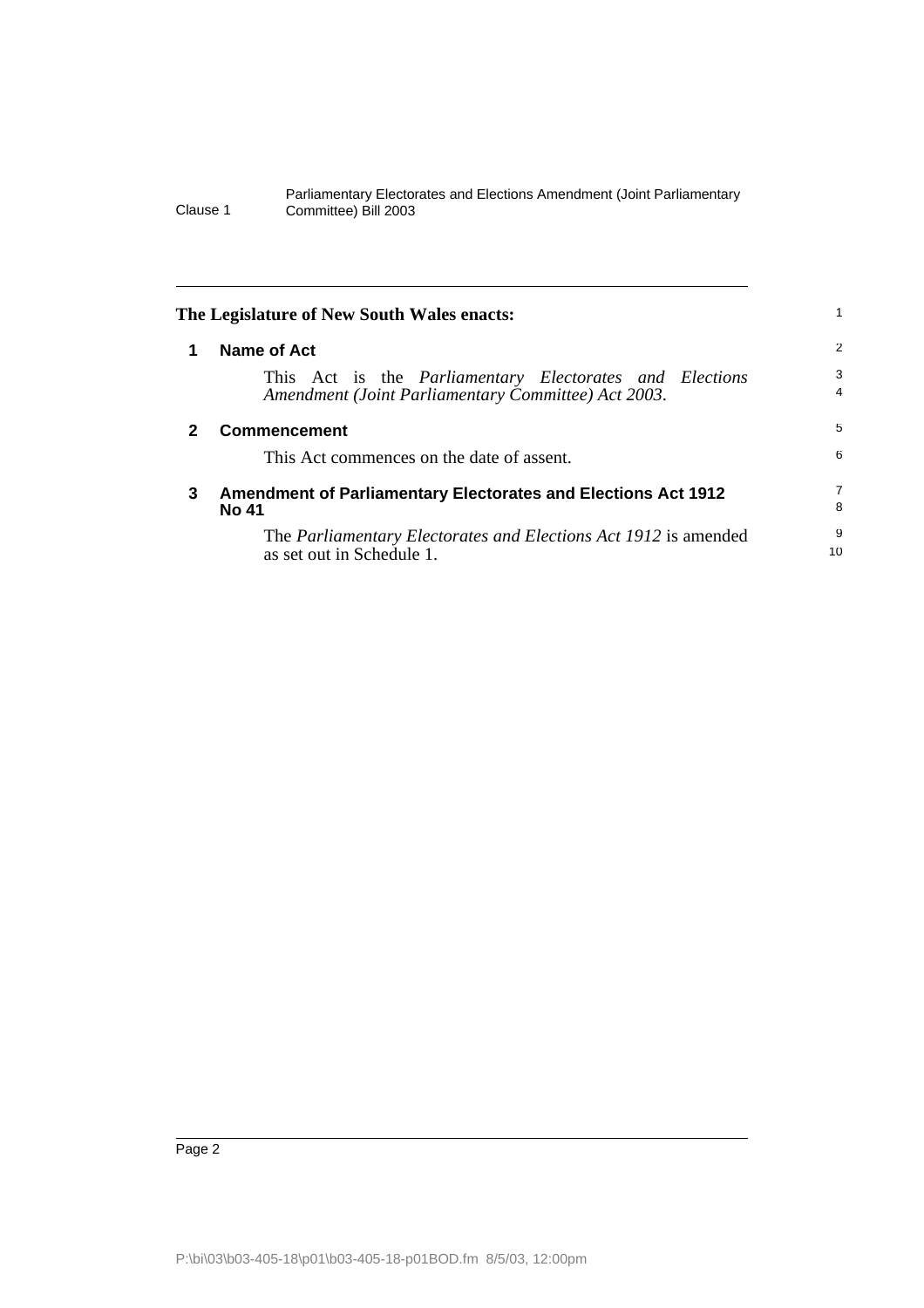Amendments Schedule 1

 $\ddot{\phantom{1}}$ 

 $\overline{\phantom{a}}$ 

 $\hat{\boldsymbol{\gamma}}$ 

<span id="page-8-0"></span>

|     |        |                     | <b>Schedule 1 Amendments</b><br>(Section 3)                                                                                                                                                                                                                                                   | 1<br>$\overline{2}$        |
|-----|--------|---------------------|-----------------------------------------------------------------------------------------------------------------------------------------------------------------------------------------------------------------------------------------------------------------------------------------------|----------------------------|
| [1] |        |                     | <b>Section 3 Definitions</b>                                                                                                                                                                                                                                                                  | 3                          |
|     |        |                     | Insert in alphabetical order in section $3(1)$ :                                                                                                                                                                                                                                              | 4                          |
|     |        |                     | <b>Joint Committee</b> means the Joint Committee called the<br>Committee on the State Electoral Office constituted under<br>Part 9.                                                                                                                                                           | 5<br>6<br>$\overline{7}$   |
| [2] |        | <b>Section 21AA</b> |                                                                                                                                                                                                                                                                                               | 8                          |
|     |        |                     | Insert after section 21A:                                                                                                                                                                                                                                                                     | 9                          |
|     | 21AA   |                     | Veto of proposed appointment of Electoral Commissioner                                                                                                                                                                                                                                        | 10                         |
|     |        | (1)                 | A person is not to be appointed as Electoral Commissioner<br>until:                                                                                                                                                                                                                           | 11<br>12                   |
|     |        |                     | (a)<br>a proposal that the person be appointed has been<br>referred to the Joint Committee under section 191, and                                                                                                                                                                             | 13<br>14                   |
|     |        |                     | (b)<br>either the period that the Joint Committee has under that<br>section to veto the proposed appointment has ended<br>without the Committee having vetoed the proposed<br>appointment or the Committee notifies the Minister that<br>it has decided not to veto the proposed appointment. | 15<br>16<br>17<br>18<br>19 |
|     |        | (2)                 | A person may be proposed for appointment on more than one<br>occasion.                                                                                                                                                                                                                        | 20<br>21                   |
|     |        | (3)                 | In this section and section 191, <i>appointment</i> includes re-<br>appointment.                                                                                                                                                                                                              | 22<br>23                   |
| [3] | Part 9 |                     |                                                                                                                                                                                                                                                                                               | 24                         |
|     |        |                     | Insert before Schedule 1:                                                                                                                                                                                                                                                                     | 25                         |
|     | Part 9 |                     | <b>Joint Parliamentary Committee</b>                                                                                                                                                                                                                                                          | 26                         |
|     | 189    |                     | <b>Constitution of Joint Committee</b>                                                                                                                                                                                                                                                        | 27                         |
|     |        |                     | As soon as practicable after the commencement of this Part<br>and the commencement of the first session of each<br>Parliament, a joint committee of members of Parliament, to be<br>known as the Committee on the State Electoral Office, is to be<br>appointed.                              | 28<br>29<br>30<br>31<br>32 |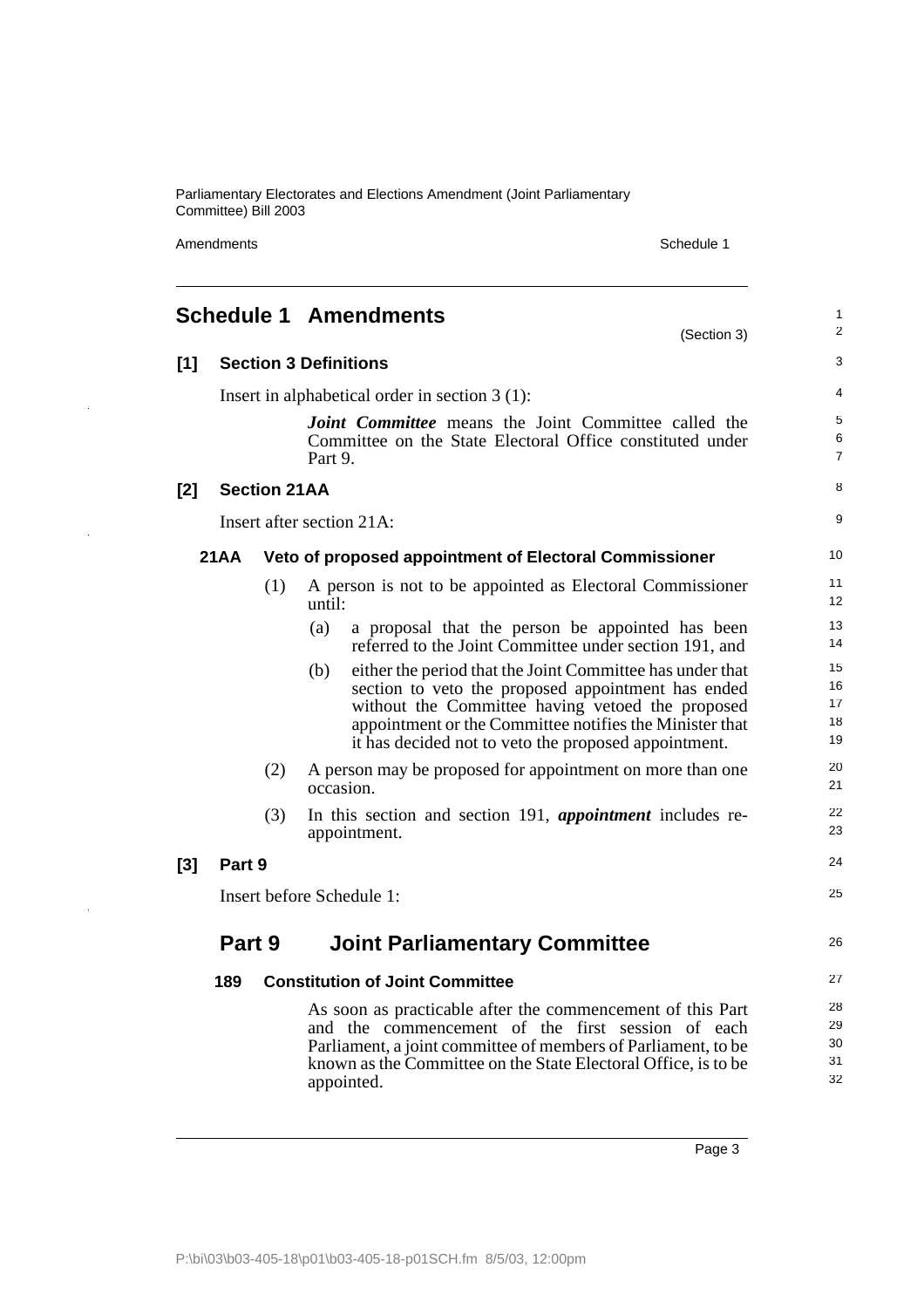Schedule 1 Amendments

| 190 |     | <b>Functions of Joint Committee</b>                                                                                                                                                                                                                                                                                              | 1                                         |
|-----|-----|----------------------------------------------------------------------------------------------------------------------------------------------------------------------------------------------------------------------------------------------------------------------------------------------------------------------------------|-------------------------------------------|
|     | (1) | The functions of the Joint Committee are as follows:                                                                                                                                                                                                                                                                             | $\overline{c}$                            |
|     |     | to monitor and to review the exercise by the Electoral<br>(a)<br>Commissioner of the functions of the Commissioner<br>under this or any other Act,                                                                                                                                                                               | 3<br>4<br>5                               |
|     |     | to report to both Houses of Parliament, with such<br>(b)<br>comments as it thinks fit, on any matter appertaining to<br>the Electoral Commissioner or connected with the<br>exercise of the functions of the Commissioner to which,<br>in the opinion of the Joint Committee, the attention of<br>Parliament should be directed, | 6<br>$\overline{7}$<br>8<br>9<br>10<br>11 |
|     |     | to examine each annual and other report made by the<br>(c)<br>Electoral Commissioner, and presented to Parliament,<br>under this or any other Act and to report to both Houses<br>of Parliament on any matter appearing in, or arising out<br>of, any such report,                                                               | 12<br>13<br>14<br>15<br>16                |
|     |     | (d)<br>to report to both Houses of Parliament any change that<br>the Joint Committee considers desirable to the<br>functions, structures and procedures of the State<br>Electoral Office,                                                                                                                                        | 17<br>18<br>19<br>20                      |
|     |     | to inquire into any question in connection with the Joint<br>(e)<br>Committee's functions that is referred to it by both<br>Houses of Parliament, and to report to both Houses on<br>that question.                                                                                                                              | 21<br>22<br>23<br>24                      |
|     | (2) | Nothing in this Part authorises the Joint Committee to monitor<br>or review a decision made by an electoral official in the<br>scrutiny of votes in a particular election.                                                                                                                                                       | 25<br>26<br>27                            |
|     | (3) | The functions of the Joint Committee (other than the function<br>referred to in subsection $(1)$ $(a)$ ) may be exercised in respect<br>of matters occurring before or after the commencement of this<br>section.                                                                                                                | 28<br>29<br>30<br>31                      |
| 191 |     | Power to veto proposed appointment of Electoral<br>Commissioner                                                                                                                                                                                                                                                                  | 32<br>33                                  |
|     | (1) | The Minister is to refer a proposal to appoint a person as<br>Electoral Commissioner to the Joint Committee and the<br>Committee is empowered to veto the proposed appointment<br>as provided by this section. The Minister may withdraw a<br>referral at any time.                                                              | 34<br>35<br>36<br>37<br>38                |
|     |     |                                                                                                                                                                                                                                                                                                                                  |                                           |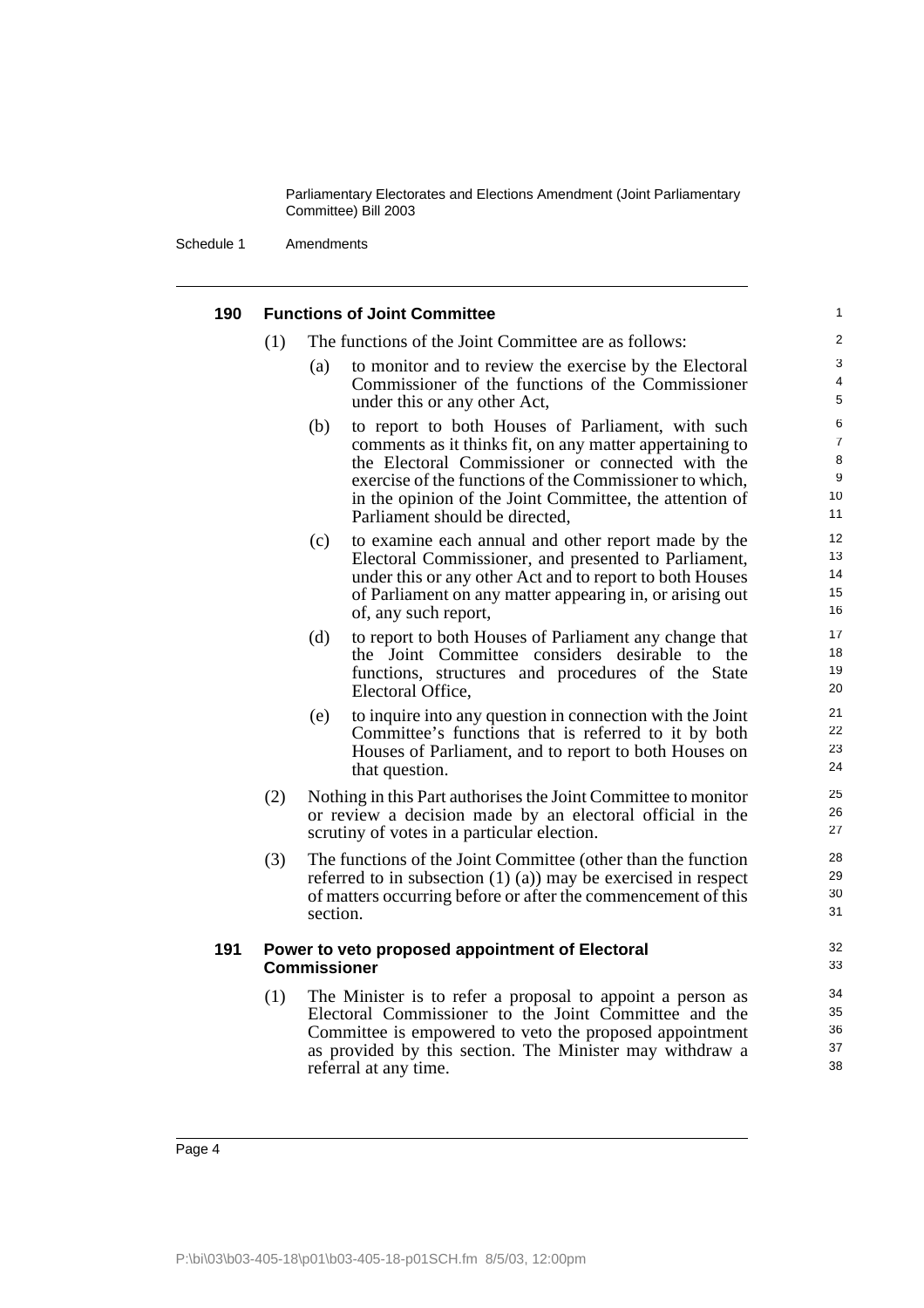|     | (2) | The Joint Committee has 14 days after the proposed<br>appointment is referred to it to veto the proposal and has a<br>further 30 days (after the initial 14 days) to veto the proposal<br>if it notifies the Minister within that 14 days that it requires<br>more time to consider the matter. | 1<br>$\overline{\mathbf{c}}$<br>3<br>4<br>5 |
|-----|-----|-------------------------------------------------------------------------------------------------------------------------------------------------------------------------------------------------------------------------------------------------------------------------------------------------|---------------------------------------------|
|     | (3) | The Joint Committee is to notify the Minister, within the time<br>that it has to veto a proposed appointment, whether or not it<br>vetoes it.                                                                                                                                                   | 6<br>7<br>8                                 |
|     | (4) | A referral or notification under this section is to be in writing.                                                                                                                                                                                                                              | 9                                           |
| 192 |     | <b>Membership</b>                                                                                                                                                                                                                                                                               | 10                                          |
|     | (1) | The Joint Committee is to consist of 9 members, of whom:                                                                                                                                                                                                                                        | 11                                          |
|     |     | 4 are to be members of, and appointed by, the<br>(a)<br>Legislative Council, and                                                                                                                                                                                                                | 12<br>13                                    |
|     |     | 5 are to be members of, and appointed by, the<br>(b)<br>Legislative Assembly.                                                                                                                                                                                                                   | 14<br>15                                    |
|     | (2) | The appointment of members of the Joint Committee is, as far<br>as practicable, to be in accordance with the practice of<br>Parliament with reference to the appointment of members to<br>serve on joint committees of both Houses of Parliament.                                               | 16<br>17<br>18<br>19                        |
|     | (3) | A person is not eligible for appointment as a member of the<br>Joint Committee if the person is a Minister of the Crown or a<br>Parliamentary Secretary.                                                                                                                                        | 20<br>21<br>22                              |
| 193 |     | <b>Vacancies</b>                                                                                                                                                                                                                                                                                | 23                                          |
|     | (1) | A member of the Joint Committee ceases to hold office:                                                                                                                                                                                                                                          | 24                                          |
|     |     | when the Legislative Assembly is dissolved or expires<br>(a)<br>by the effluxion of time, or                                                                                                                                                                                                    | 25<br>26                                    |
|     |     | if the member becomes a Minister of the Crown or a<br>(b)<br>Parliamentary Secretary, or                                                                                                                                                                                                        | 27<br>28                                    |
|     |     | if a member ceases to be a member of the Legislative<br>(c)<br>Council or Legislative Assembly, or                                                                                                                                                                                              | 29<br>30                                    |
|     |     | if, being a member of the Legislative Council, the<br>(d)<br>member resigns the office by instrument in writing<br>addressed to the President of the Legislative Council, or                                                                                                                    | 31<br>32<br>33                              |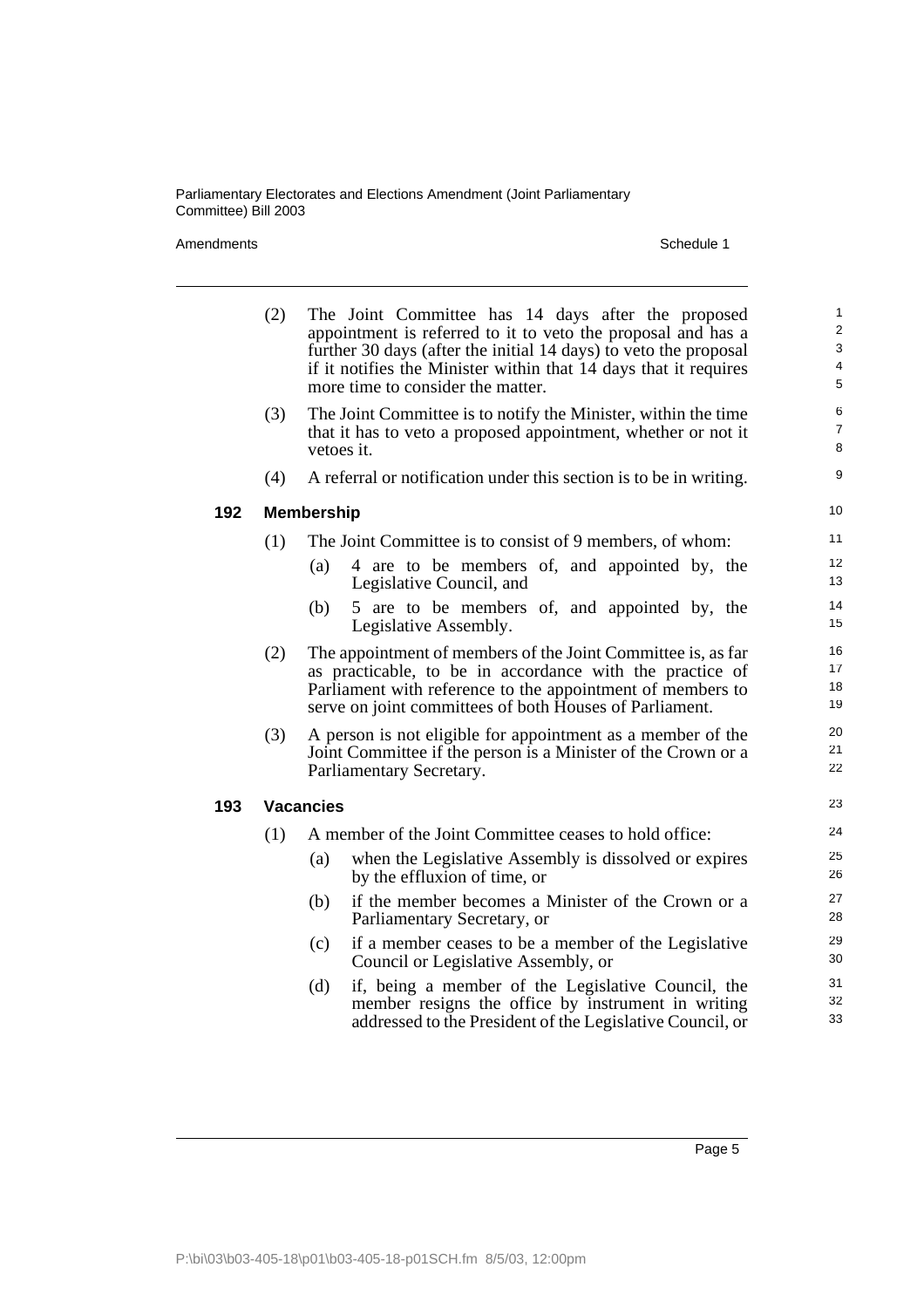Schedule 1 Amendments

- (e) if, being a member of the Legislative Assembly, the member resigns the office by instrument in writing addressed to the Speaker of the Legislative Assembly, or (f) if the member is discharged from office by the House of Parliament to which the member belongs. (2) Either House of Parliament may appoint one of its members to fill a vacancy among the members of the Joint Committee appointed by that House. **194 Chairperson and Vice-Chairperson** (1) There is to be a Chairperson and a Vice-Chairperson of the Joint Committee, who are to be elected by and from the members of the Joint Committee. (2) A member of the Joint Committee ceases to hold office as Chairperson or Vice-Chairperson of the Joint Committee if: (a) the member ceases to be a member of the Committee, or (b) the member resigns the office by instrument in writing presented to a meeting of the Committee, or (c) the member is discharged from office by the Committee. (3) At any time when the Chairperson is absent from New South Wales or is, for any reason, unable to perform the duties of Chairperson or there is a vacancy in that office, the Vice-Chairperson may exercise the functions of the Chairperson under this Act or under the *Parliamentary Evidence Act 1901*. **195 Procedure** (1) The procedure for the calling of meetings of the Joint Committee and for the conduct of business at those meetings is, subject to this Act, to be as determined by the Committee. 10 11 12 13 14 15 16 17 18 19 20 21 22 23 24 25 26 27 28 29
	- (2) The Clerk of the Legislative Assembly is to call the first meeting of the Joint Committee in each Parliament in such manner as the Clerk thinks fit.
	- (3) At a meeting of the Joint Committee, 5 members constitute a quorum, but the Committee must meet as a joint committee at all times.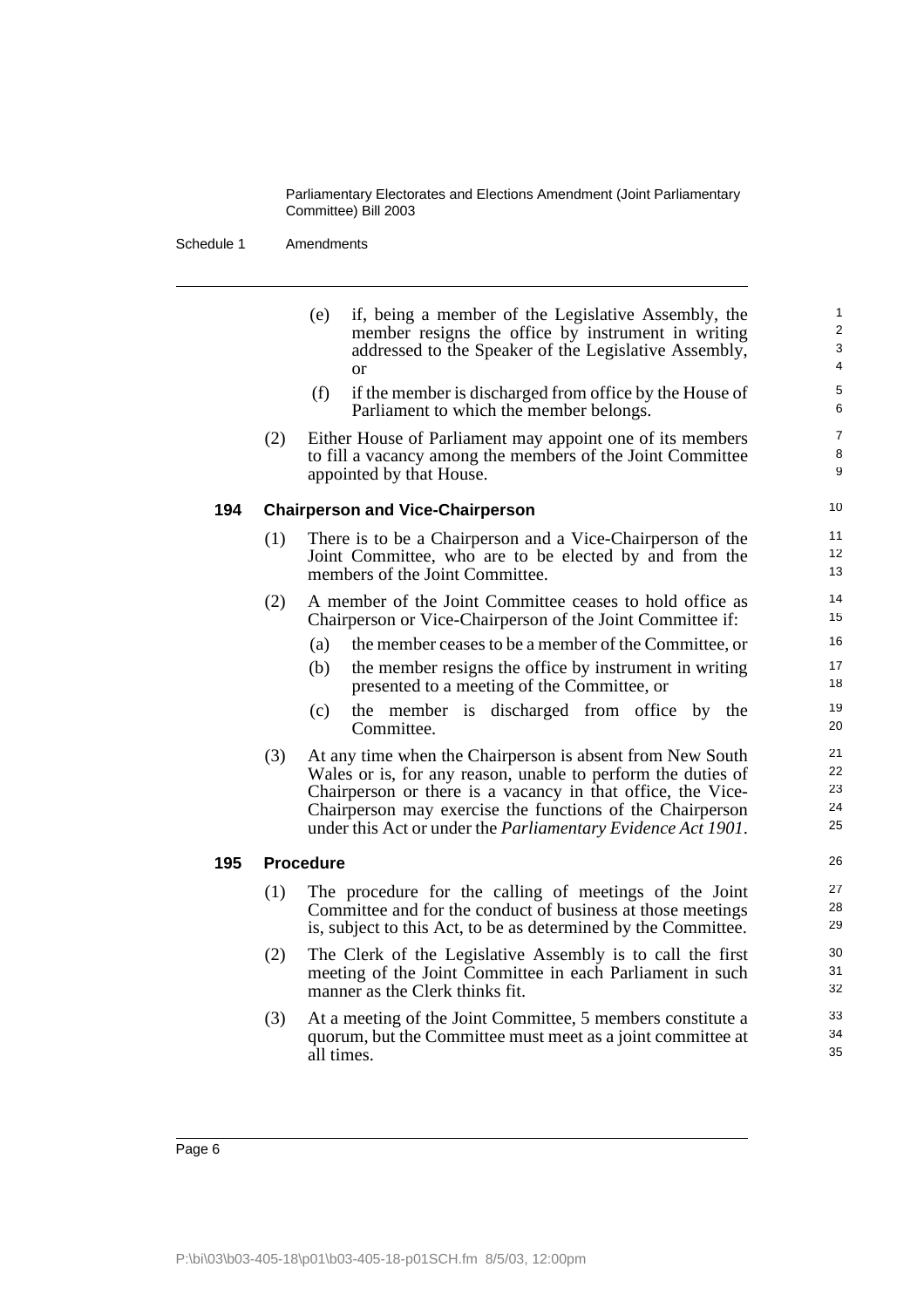|     | (4) | The Chairperson or, in the absence of the Chairperson, the<br>Vice-Chairperson (or, in the absence of both the Chairperson<br>and the Vice-Chairperson, a member of the Joint Committee<br>elected to chair the meeting by the members present) is to<br>preside at a meeting of the Joint Committee. | 1<br>$\overline{\mathbf{c}}$<br>3<br>4<br>5 |
|-----|-----|-------------------------------------------------------------------------------------------------------------------------------------------------------------------------------------------------------------------------------------------------------------------------------------------------------|---------------------------------------------|
|     | (5) | The Vice-Chairperson or other member presiding at a meeting<br>of the Joint Committee has, in relation to the meeting, all the<br>functions of the Chairperson.                                                                                                                                       | 6<br>7<br>8                                 |
|     | (6) | The Chairperson, Vice-Chairperson or other member<br>presiding at a meeting of the Joint Committee has a<br>deliberative vote and, in the event of an equality of votes, also<br>has a casting vote.                                                                                                  | 9<br>10<br>11<br>12                         |
|     | (7) | A question arising at a meeting of the Joint Committee is to<br>be determined by a majority of the votes of the members<br>present and voting.                                                                                                                                                        | 13<br>14<br>15                              |
|     | (8) | The Joint Committee may sit and transact business despite<br>any prorogation of the Houses of Parliament or any<br>adjournment of either House of Parliament.                                                                                                                                         | 16<br>17<br>18                              |
|     | (9) | The Joint Committee may sit and transact business on a sitting<br>day of a House of Parliament during the time of sitting.                                                                                                                                                                            | 19<br>20                                    |
| 196 |     | Reporting when Parliament not in session                                                                                                                                                                                                                                                              | 21                                          |
|     | (1) | If a House of Parliament is not sitting when the Joint<br>Committee seeks to furnish a report to it, the Committee may<br>present copies of the report to the Clerk of the House.                                                                                                                     | 22<br>23<br>24                              |
|     | (2) | The report:                                                                                                                                                                                                                                                                                           | 25                                          |
|     |     | on presentation and for all purposes is taken to have<br>(a)<br>been laid before the House, and                                                                                                                                                                                                       | 26<br>27                                    |
|     |     | may be printed by authority of the Clerk, and<br>(b)                                                                                                                                                                                                                                                  | 28                                          |
|     |     | if printed by authority of the Clerk, is for all purposes<br>(c)<br>taken to be a document published by or under the<br>authority of the House, and                                                                                                                                                   | 29<br>30<br>31                              |
|     |     | is to be recorded in the Minutes, or Votes and<br>(d)<br>Proceedings, of the House on the first sitting day of the<br>House after receipt of the report by the Clerk.                                                                                                                                 | 32<br>33<br>34                              |
|     |     |                                                                                                                                                                                                                                                                                                       |                                             |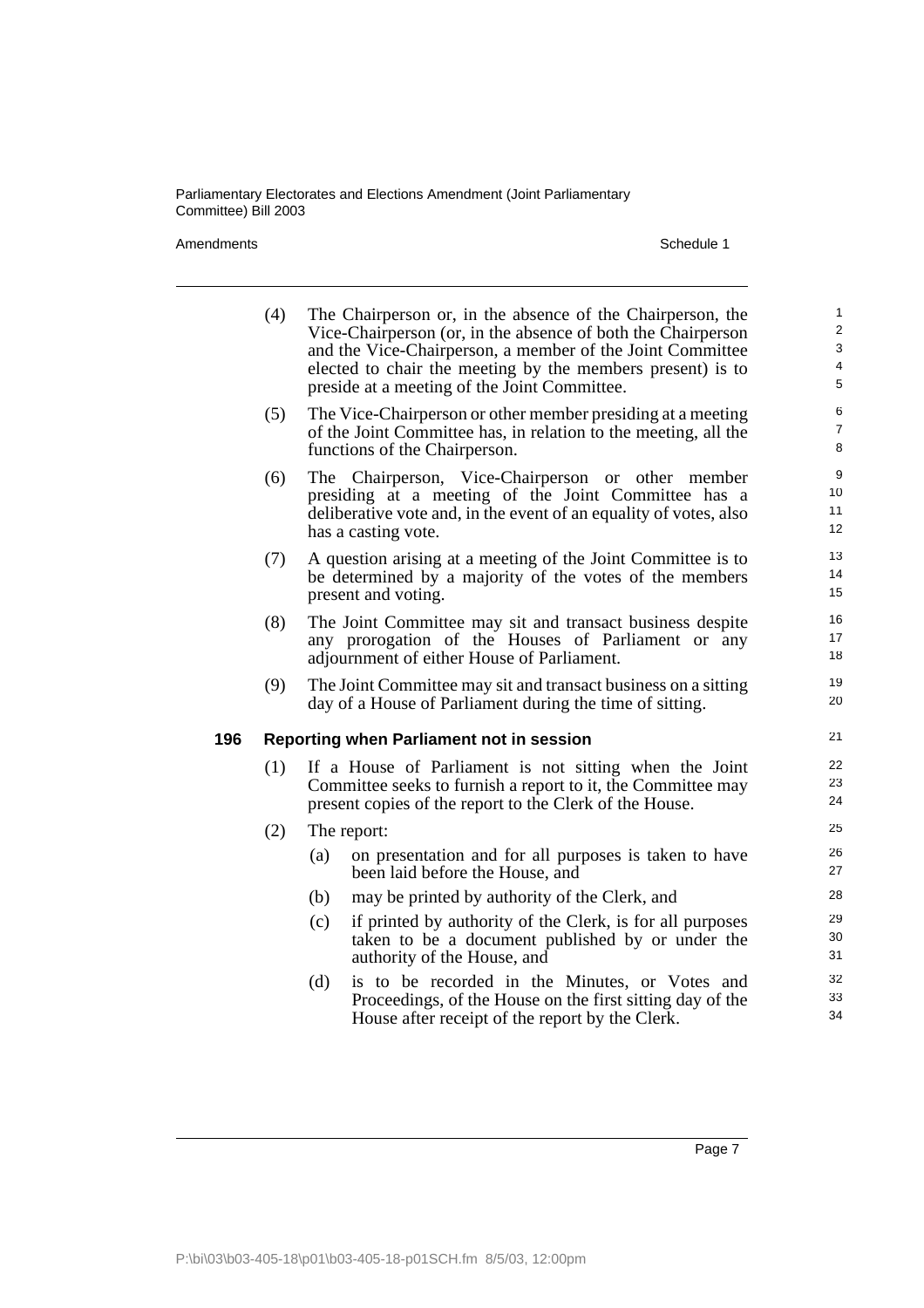Schedule 1 Amendments

#### **197 Evidence**

(1) The Joint Committee has power to send for persons, papers and records.

- (2) Subject to section 198, the Joint Committee must take all evidence in public.
- (3) If the Joint Committee as constituted at any time has taken evidence in relation to a matter but the Committee as so constituted has ceased to exist before reporting on the matter, the Committee as constituted at any subsequent time, whether during the same or another Parliament, may consider that evidence as if it had taken the evidence.
- (4) The production of documents to the Joint Committee is to be in accordance with the practice of the Legislative Assembly with respect to the production of documents to select committees of the Legislative Assembly.

### **198 Confidentiality**

- (1) If any evidence proposed to be given before, or the whole or a part of a document produced or proposed to be produced to, the Joint Committee relates to a secret or confidential matter, the Committee may, and at the request of the witness giving the evidence or the person producing the document must:
	- (a) take the evidence in private, or
	- (b) direct that the document, or the part of the document, be treated as confidential.
- (2) If any evidence proposed to be given before, or the whole or a part of a document produced or proposed to be produced in evidence to, the Joint Committee relates to the proposed appointment of a person as Electoral Commissioner, the Committee must (despite any other provision of this section):
	- (a) take the evidence in private, or
	- (b) direct that the document, or the part of the document, be treated as confidential.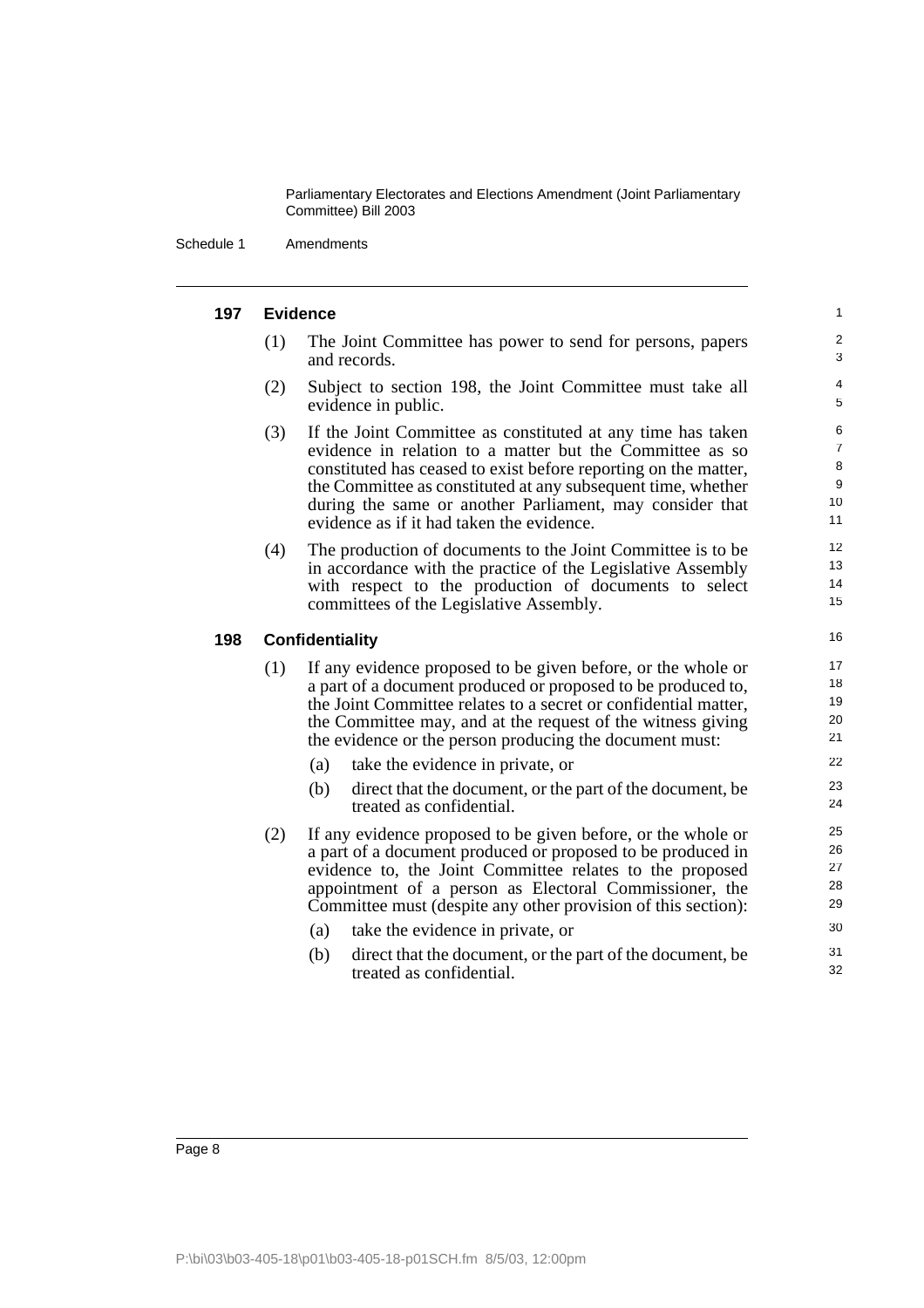| (3) |     | Despite any other provision of this section except<br>subsection $(9)$ , the Joint Committee must not, and a person<br>(including a member of the Committee) must not, disclose<br>any evidence or the contents of a document or that part of a<br>document to which subsection (2) applies.                                                                                                                                                                                                      | $\mathbf{1}$<br>$\overline{2}$<br>3<br>4<br>5 |
|-----|-----|---------------------------------------------------------------------------------------------------------------------------------------------------------------------------------------------------------------------------------------------------------------------------------------------------------------------------------------------------------------------------------------------------------------------------------------------------------------------------------------------------|-----------------------------------------------|
|     |     | Maximum penalty: 20 penalty units or imprisonment for 3<br>months, or both.                                                                                                                                                                                                                                                                                                                                                                                                                       | 6<br>$\overline{7}$                           |
| (4) |     | Despite any other provision of this section except subsection<br>$(9)$ , the Joint Committee (including a member of the<br>Committee) must not, and any person assisting the Committee<br>or present during the deliberations of the Committee must not,<br>except in accordance with section 191 (3), disclose whether or<br>not the Joint Committee or any member of the Joint<br>Committee has vetoed, or proposes to veto, the proposed<br>appointment of a person as Electoral Commissioner. | 8<br>9<br>10<br>11<br>12<br>13<br>14<br>15    |
|     |     | Maximum penalty: 20 penalty units or imprisonment for 3<br>months, or both.                                                                                                                                                                                                                                                                                                                                                                                                                       | 16<br>17                                      |
| (5) |     | If a direction under subsection $(1)$ applies to a document or<br>part of a document produced to the Joint Committee:                                                                                                                                                                                                                                                                                                                                                                             | 18<br>19                                      |
|     | (a) | the contents of the document or part are, for the<br>purposes of this section, to be regarded as evidence<br>given by the person producing the document or part and<br>taken by the Committee in private, and                                                                                                                                                                                                                                                                                     | 20<br>21<br>22<br>23                          |
|     | (b) | the person producing the document or part is, for the<br>purposes of this section, to be regarded as a witness.                                                                                                                                                                                                                                                                                                                                                                                   | 24<br>25                                      |
| (6) |     | If, at the request of a witness, evidence is taken by the Joint<br>Committee in private:                                                                                                                                                                                                                                                                                                                                                                                                          | 26<br>27                                      |
|     | (a) | the Committee must not, without the consent in writing<br>of the witness, and                                                                                                                                                                                                                                                                                                                                                                                                                     | 28<br>29                                      |
|     | (b) | a person (including a member of the Committee) must<br>not, without the consent in writing of the witness and<br>the authority of the Committee under subsection (8),                                                                                                                                                                                                                                                                                                                             | 30<br>31<br>32                                |
|     |     | disclose or publish the whole or a part of that evidence.                                                                                                                                                                                                                                                                                                                                                                                                                                         | 33                                            |
|     |     | Maximum penalty: 20 penalty units or imprisonment for 3<br>months, or both.                                                                                                                                                                                                                                                                                                                                                                                                                       | 34<br>35                                      |
|     |     |                                                                                                                                                                                                                                                                                                                                                                                                                                                                                                   |                                               |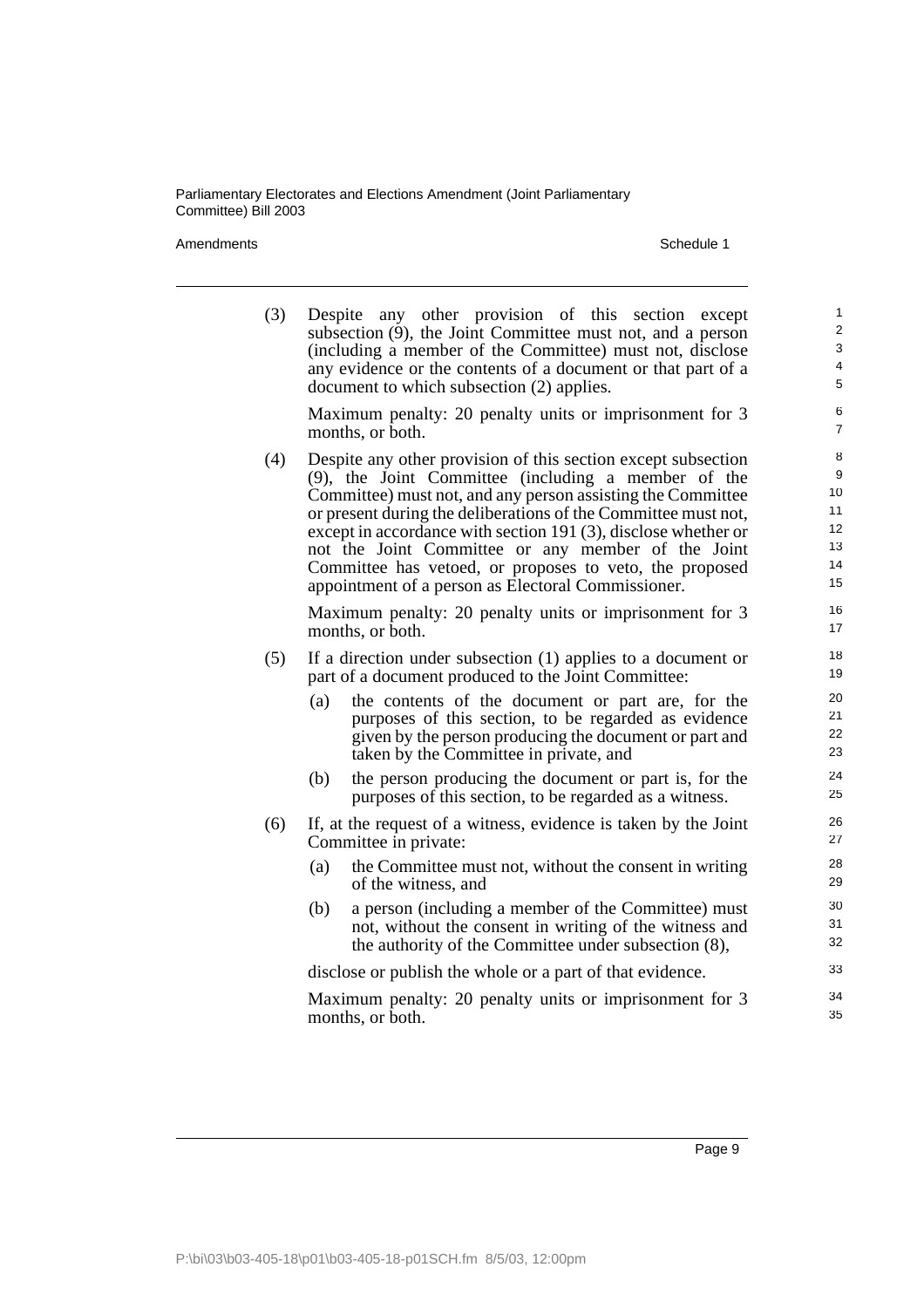Schedule 1 Amendments

|     | (7)  |     | If evidence is taken by the Joint Committee in private<br>otherwise than at the request of a witness, a person (including<br>a member of the Committee) must not, without the authority<br>of the Committee under subsection (8), disclose or publish the<br>whole or a part of that evidence.                                                   | $\mathbf{1}$<br>$\overline{2}$<br>3<br>$\overline{4}$<br>5 |
|-----|------|-----|--------------------------------------------------------------------------------------------------------------------------------------------------------------------------------------------------------------------------------------------------------------------------------------------------------------------------------------------------|------------------------------------------------------------|
|     |      |     | Maximum penalty: 20 penalty units or imprisonment for 3<br>months, or both.                                                                                                                                                                                                                                                                      | 6<br>$\overline{7}$                                        |
|     | (8)  |     | The Joint Committee may, in its discretion, disclose or<br>publish or, by writing under the hand of the Chairperson,<br>authorise the disclosure or publication of evidence taken in<br>private by the Committee, but this subsection does not operate<br>so as to affect the necessity for the consent of a witness under<br>subsection $(6)$ . | 8<br>9<br>10 <sup>°</sup><br>11<br>12 <sup>2</sup><br>13   |
|     | (9)  |     | Nothing in this section prohibits:                                                                                                                                                                                                                                                                                                               | 14                                                         |
|     |      | (a) | the disclosure or publication of evidence that has<br>already been lawfully published, or                                                                                                                                                                                                                                                        | 15<br>16                                                   |
|     |      | (b) | the disclosure or publication by a person of a matter of<br>which the person has become aware otherwise than by<br>reason, directly or indirectly, of the giving of evidence<br>before the Joint Committee.                                                                                                                                      | 17<br>18<br>19<br>20                                       |
|     | (10) |     | This section has effect despite section 4 of the <i>Parliamentary</i><br>Papers (Supplementary Provisions) Act 1975.                                                                                                                                                                                                                             | 21<br>22                                                   |
|     | (11) |     | If evidence taken by the Joint Committee in private is<br>disclosed or published in accordance with this section:                                                                                                                                                                                                                                | 23<br>24                                                   |
|     |      | (a) | sections 5 and 6 of the Parliamentary Papers<br>(Supplementary Provisions) Act 1975 apply to and in<br>relation to the disclosure or publication as if it were a<br>publication of that evidence under the authority of<br>section 4 of that Act, and                                                                                            | 25<br>26<br>27<br>28<br>29                                 |
|     |      | (b) | Division 5 of Part 3 of, and Schedule 2 to, the<br>Defamation Act 1974 apply to and in relation to that<br>evidence as if it were taken by the Committee in public.                                                                                                                                                                              | 30<br>31<br>32                                             |
| 199 |      |     | <b>Application of certain Acts</b>                                                                                                                                                                                                                                                                                                               | 33                                                         |
|     |      |     | For the purposes of the <i>Parliamentary Evidence Act 1901</i> and<br>the Parliamentary Papers (Supplementary Provisions)<br>Act 1975 and for any other purposes:                                                                                                                                                                                | 34<br>35<br>36                                             |
|     |      |     |                                                                                                                                                                                                                                                                                                                                                  |                                                            |